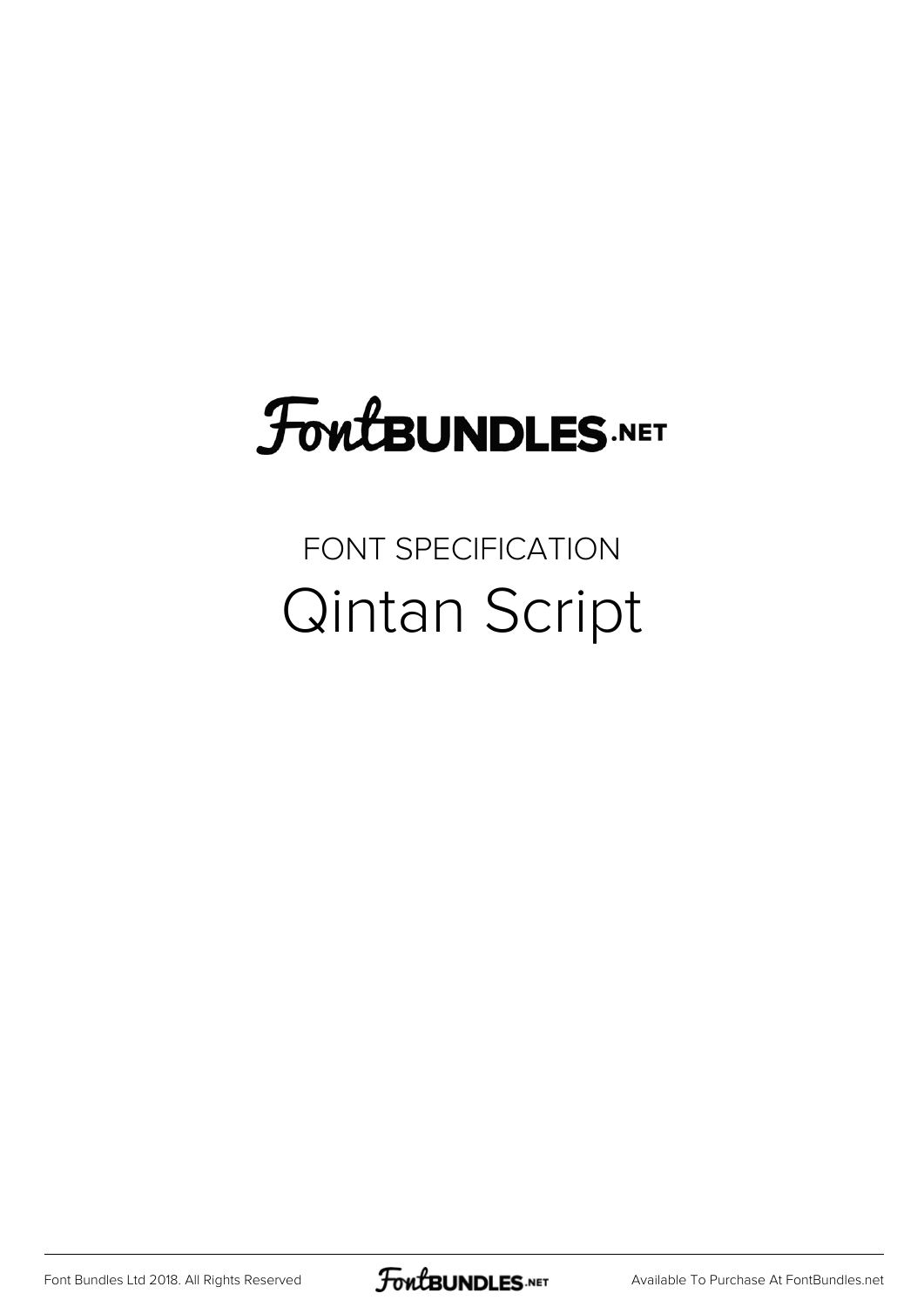## Qintan Script - Regular

**Uppercase Characters** 

ABCDE9GHIIKIMNOPQ RSTUNWXUZ

Lowercase Characters

abodefghijklmnopqrstuvwxyz

**Numbers** 

0123456789

Punctuation and Symbols

 $8%8'$  ( )  $*$  $($   $)$   $)$   $*$  $\mathcal{O}$  $\bm{\not}$  $\circledR$  $\circledR$  $\overline{\mathbf{a}}$ 

All Other Glyphs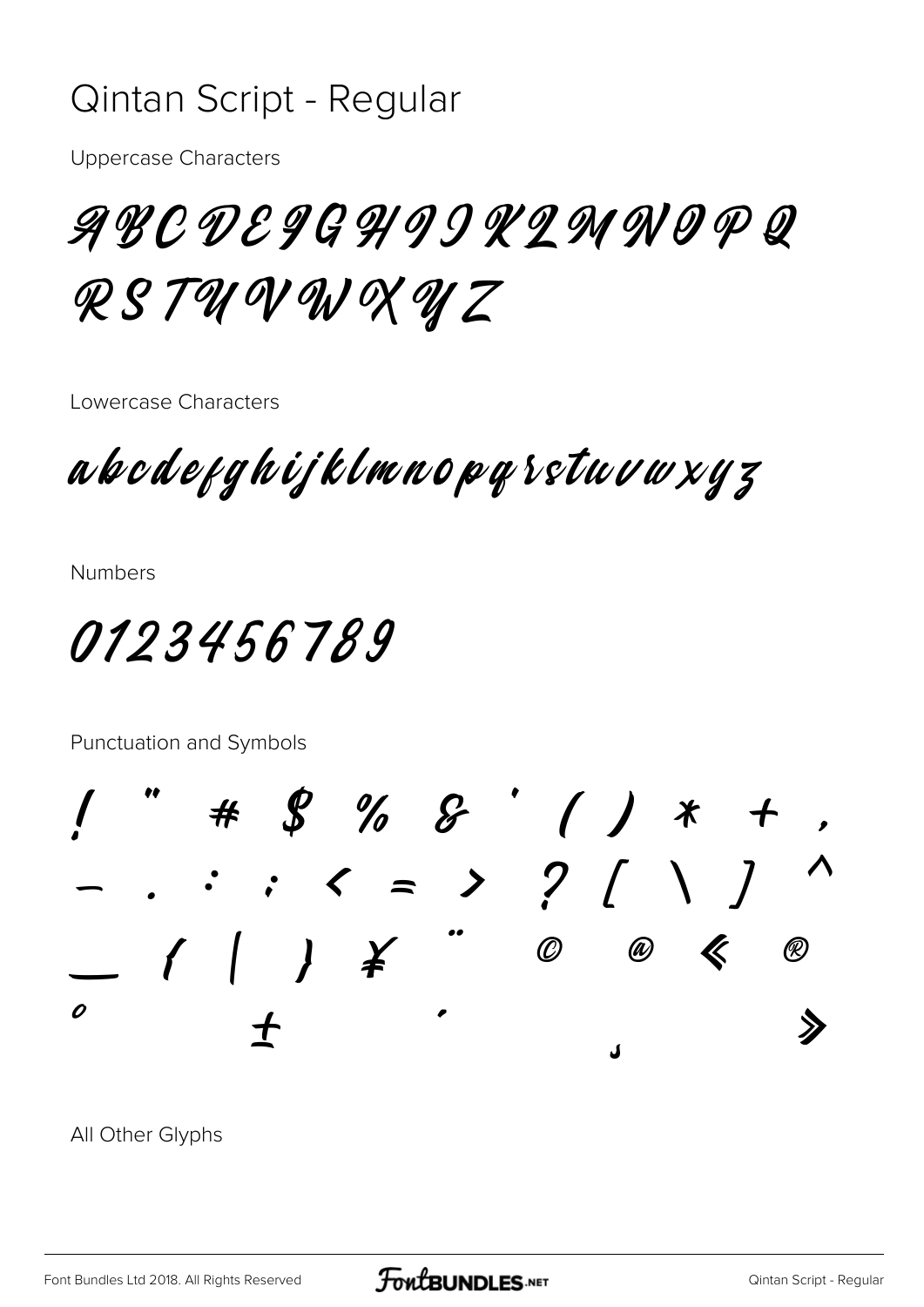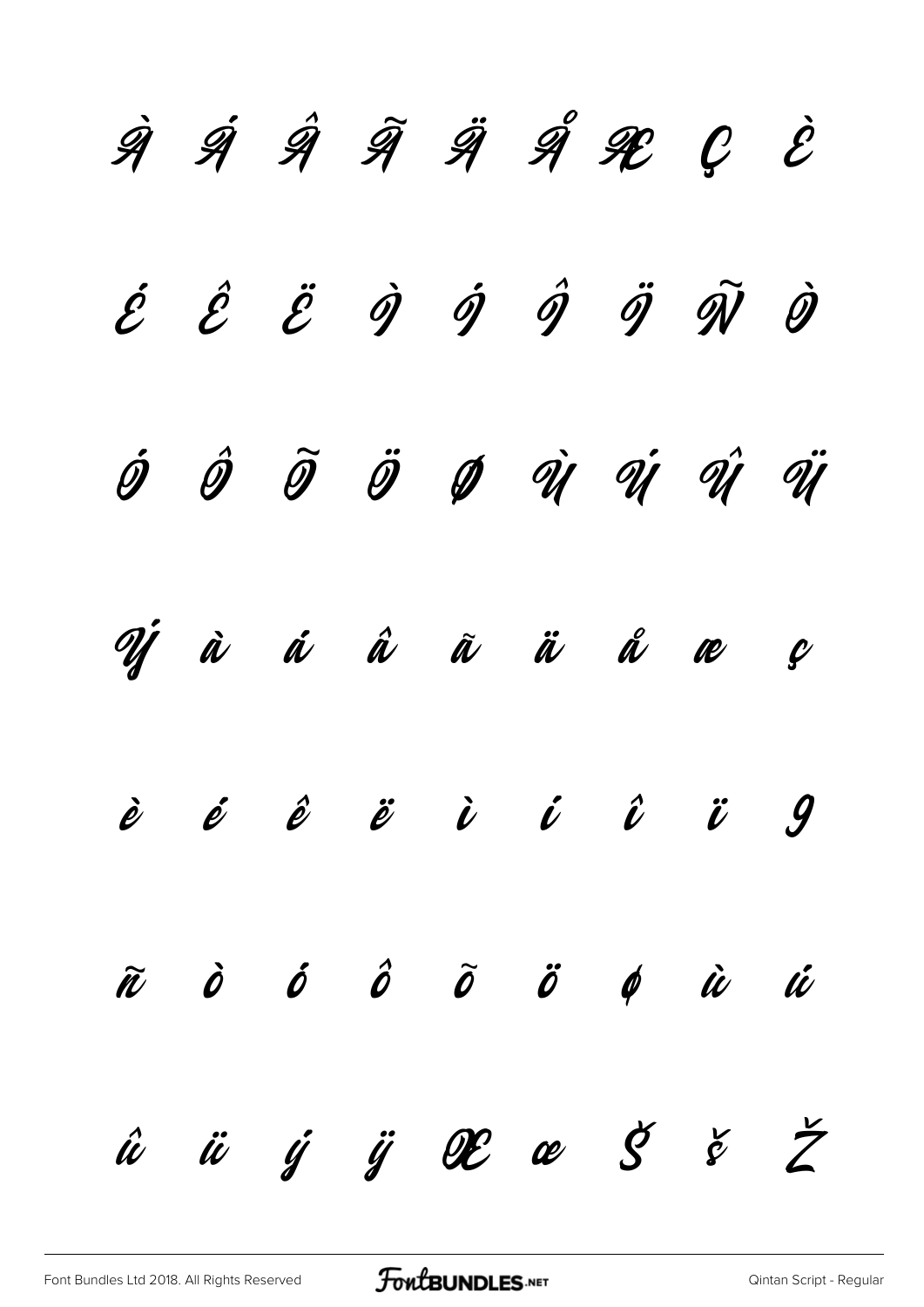